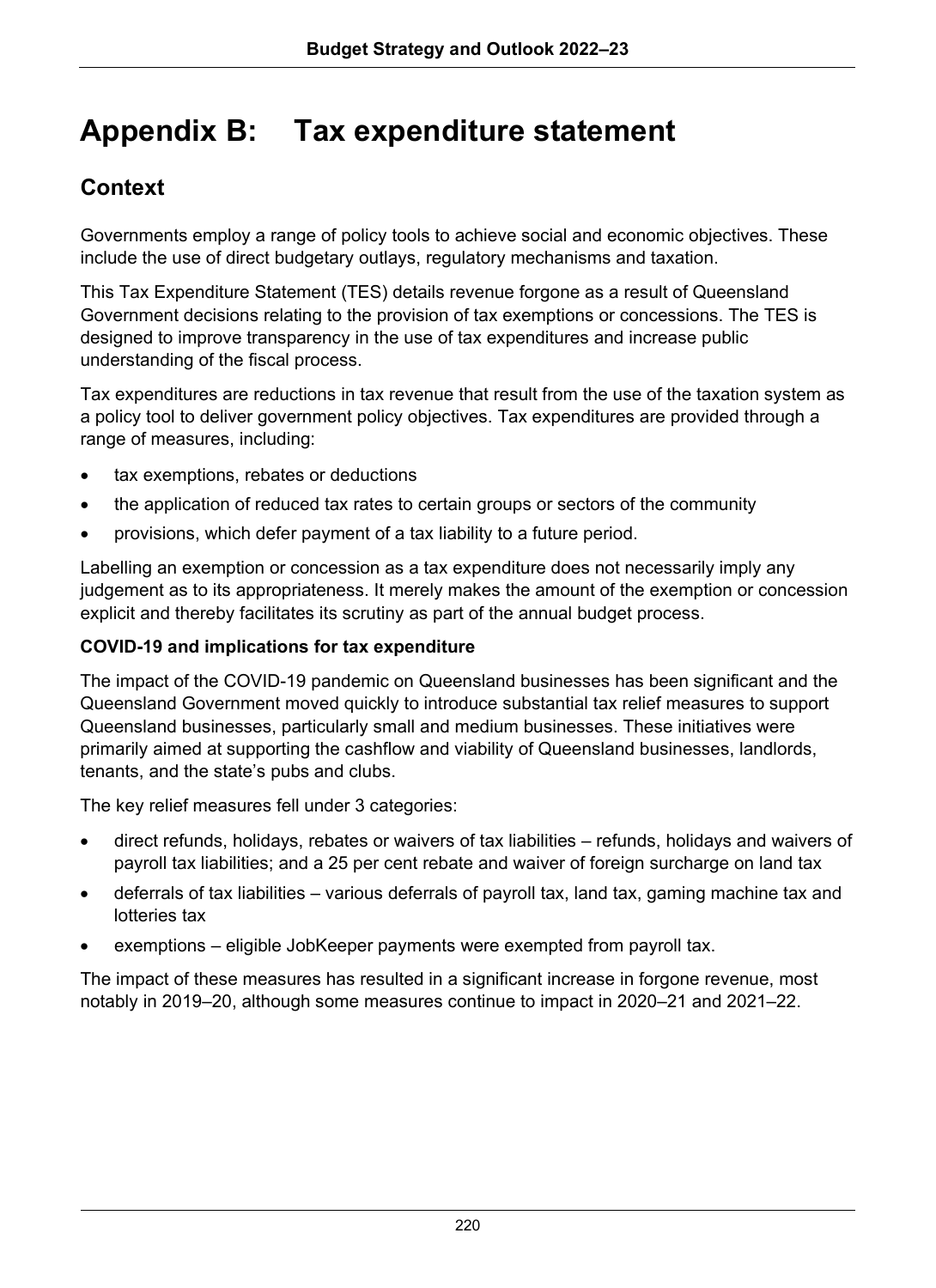# **Methodology**

#### **Revenue forgone approach**

The method used almost exclusively by governments to quantify the value of their tax expenditures is the revenue forgone approach. This method estimates the revenue forgone through use of the concession by applying the benchmark rate of taxation to the volume of activities or assets affected by the concession.

One of the deficiencies of the revenue forgone approach is that effects on taxpayer behaviour resulting from tax expenditures are not factored into the estimate. Consequently, the aggregation of costings for individual tax expenditure items presented in the TES will not necessarily provide an accurate estimate of the total level of assistance provided through tax expenditures.

Additionally, while total COVID-19 relief is included in the TES, some relief was treated as a grant expense, for example in relation to rebates of already-paid tax liabilities. In these cases, the associated tax expenditure did not reduce revenues.

Measuring tax expenditures requires the identification of:

- a benchmark tax base
- concessionally taxed components of the benchmark tax base such as a specific activity or class of taxpayer
- a benchmark tax rate to apply to the concessionally taxed components of the tax base.

#### **Defining the tax benchmark**

The most important step in the preparation of a TES is the establishment of a benchmark for each tax included in the statement. The benchmark provides a basis against which each tax concession can be evaluated. The aim of the benchmark is to determine which concessions are tax expenditures as opposed to structural elements of the tax. The key features of a tax benchmark are:

- the tax rate structure
- any specific accounting conventions applicable to the tax
- the deductibility of compulsory payments
- any provisions to facilitate administration
- provisions relating to any fiscal obligations.

By definition, tax expenditures are those tax concessions not included as part of the tax benchmark.

Identification of benchmark revenue bases and rates requires a degree of judgement and is not definitive. Furthermore, data limitations mean that the tax expenditures are approximations and are not exhaustive. This statement does not include estimates of revenue forgone from exemptions or concessions provided to government agencies. Very small exemptions or concessions are also excluded.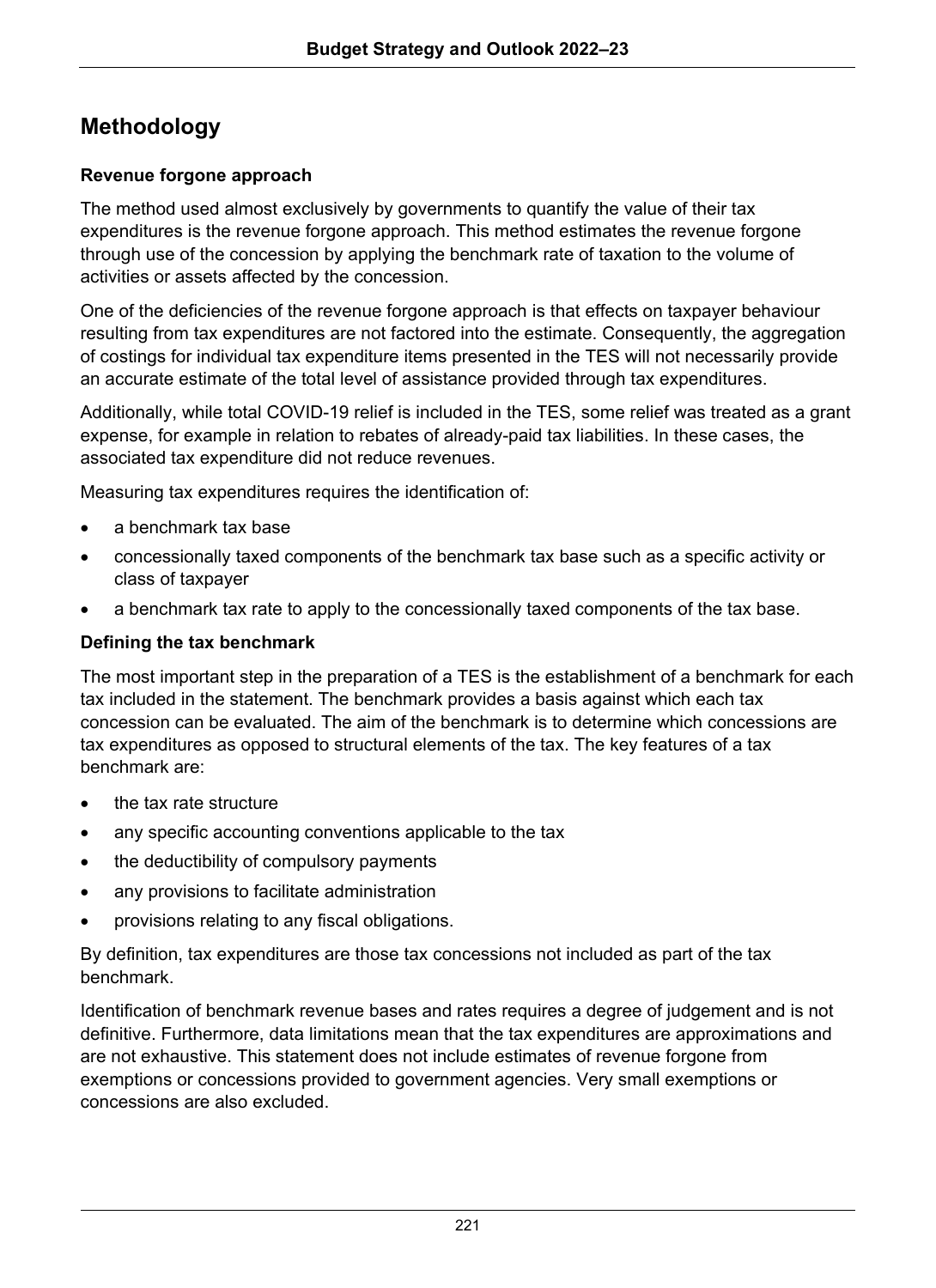### **The tax expenditure statement**

This year's statement includes estimates of tax expenditures in 2020–21 and 2021–22 for payroll tax, land tax, duties, the waste disposal levy and gambling taxes. A summary of the major tax expenditures valued on the basis of revenue forgone is presented in Table B.1. Not all expenditures can be quantified at this time. Accordingly, the total value of tax expenditures should be considered as indicative only.

|                                                                           | $2020 - 21^2$<br>\$ million | $2021 - 22$<br>\$ million |
|---------------------------------------------------------------------------|-----------------------------|---------------------------|
| Payroll tax                                                               |                             |                           |
| <b>Exemption threshold</b>                                                | 961                         | 1,102                     |
| Graduated tax scale                                                       | 43                          | 49                        |
| Deduction scheme                                                          | 440                         | 505                       |
| Regional discount                                                         | 99                          | 113                       |
| COVID-19 relief <sup>3</sup>                                              | 248                         | 4                         |
| Section 14 exemptions                                                     |                             |                           |
| Local government                                                          | 169                         | 194                       |
| Education                                                                 | 211                         | 242                       |
| Hospitals (excluding public hospitals)                                    | 64                          | 74                        |
| Charities                                                                 | 364                         | 418                       |
| Apprentice and trainee exemption                                          | 68                          | 78                        |
| Apprentice and trainee rebate                                             | 32                          | 37                        |
| Employee growth rebate                                                    | 13                          | 19                        |
| Total payroll tax                                                         | 2,712                       | 2,834                     |
| Land tax                                                                  |                             |                           |
| Liability threshold <sup>4</sup>                                          | 830                         | 848                       |
| Graduated land tax scale                                                  | 1,484                       | 1,592                     |
| Principal place of residence exemption                                    | 327                         | 337                       |
| Primary production exemption                                              | 137                         | 168                       |
| Part 6 Divisions 2 and 3 exemptions (not included elsewhere) <sup>5</sup> | 155                         | 155                       |
| Land developers' concession                                               | 20                          | 8                         |
| COVID-19 relief <sup>3</sup>                                              | 63                          | 1                         |
| <b>Total land tax</b>                                                     | 3,015                       | 3,110                     |

#### **Table B.1 Tax expenditure summary1**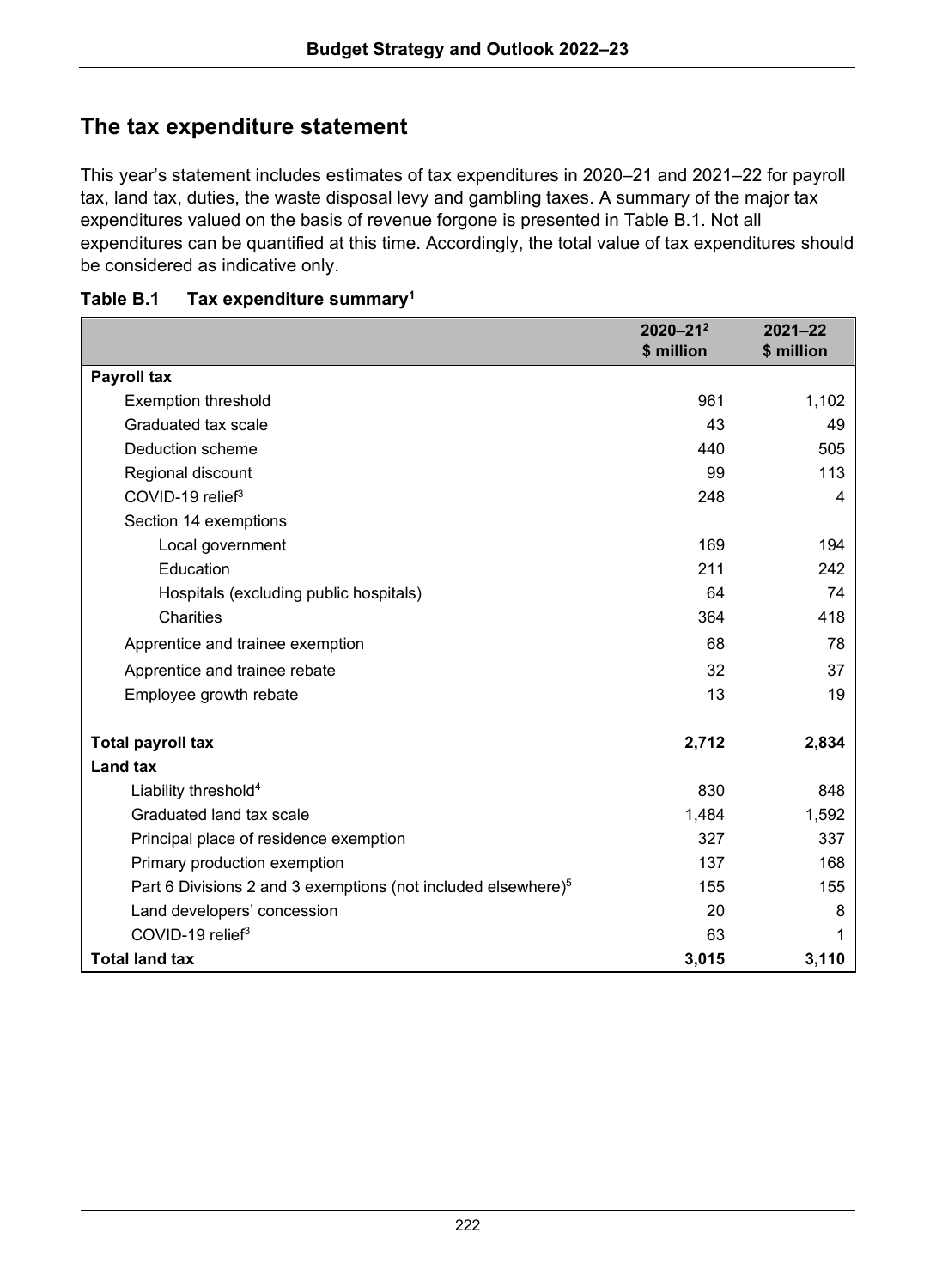| <b>Duties</b>                             |                 |       |
|-------------------------------------------|-----------------|-------|
| <b>Transfer duty</b>                      |                 |       |
| Home concession                           | 535             | 602   |
| First home concession                     | 289             | 251   |
| First home vacant land                    | 63              | 23    |
| AFAD exemption/ex gratia                  | 8               | 11    |
| Insurance duty                            |                 |       |
| WorkCover                                 | 71              | 79    |
| Health insurance                          | 495             | 521   |
| Compulsory third party (CTP) <sup>6</sup> | 89              | 88    |
| <b>Total duties</b>                       | 1,548           | 1,574 |
| Queensland waste levy                     |                 |       |
| Exempt waste – general                    | 129             | 97    |
| Approved exemptions                       | 88              | 94    |
| Approved discounts                        | 14              | 8     |
| <b>Total waste levy</b>                   | 231             | 199   |
| <b>Taxes on gambling</b>                  |                 |       |
| Gaming machine taxes                      | 125             | 127   |
| Casino taxes                              | 10 <sup>1</sup> | 11    |
| Total gambling tax                        | 135             | 138   |
| Total                                     | 7,641           | 7,855 |

Notes:

1. Numbers may not add due to rounding.

2. 2020–21 estimates may have been revised since the 2021–22 Queensland Budget.<br>3. The expense in 2020–21 predominantly related to substantial support provided throu

3. The expense in 2020–21 predominantly related to substantial support provided through waivers and exemptions. A further 'cashflow benefit' was provided through deferrals, with some of this benefit flowing through to 2021–22. In relation to the deferrals, the estimated expense reflects the implied foregone interest on the deferred payments.

4. Land tax is payable only on the value of taxable land above a threshold, depending on ownership structure.<br>5. Applicable, but not limited to; religious bodies, public benevolent institutions, and other exempt charitable

5. Applicable, but not limited to; religious bodies, public benevolent institutions, and other exempt charitable institutions.

6. CTP duty is levied at a rate of 10 cents per policy.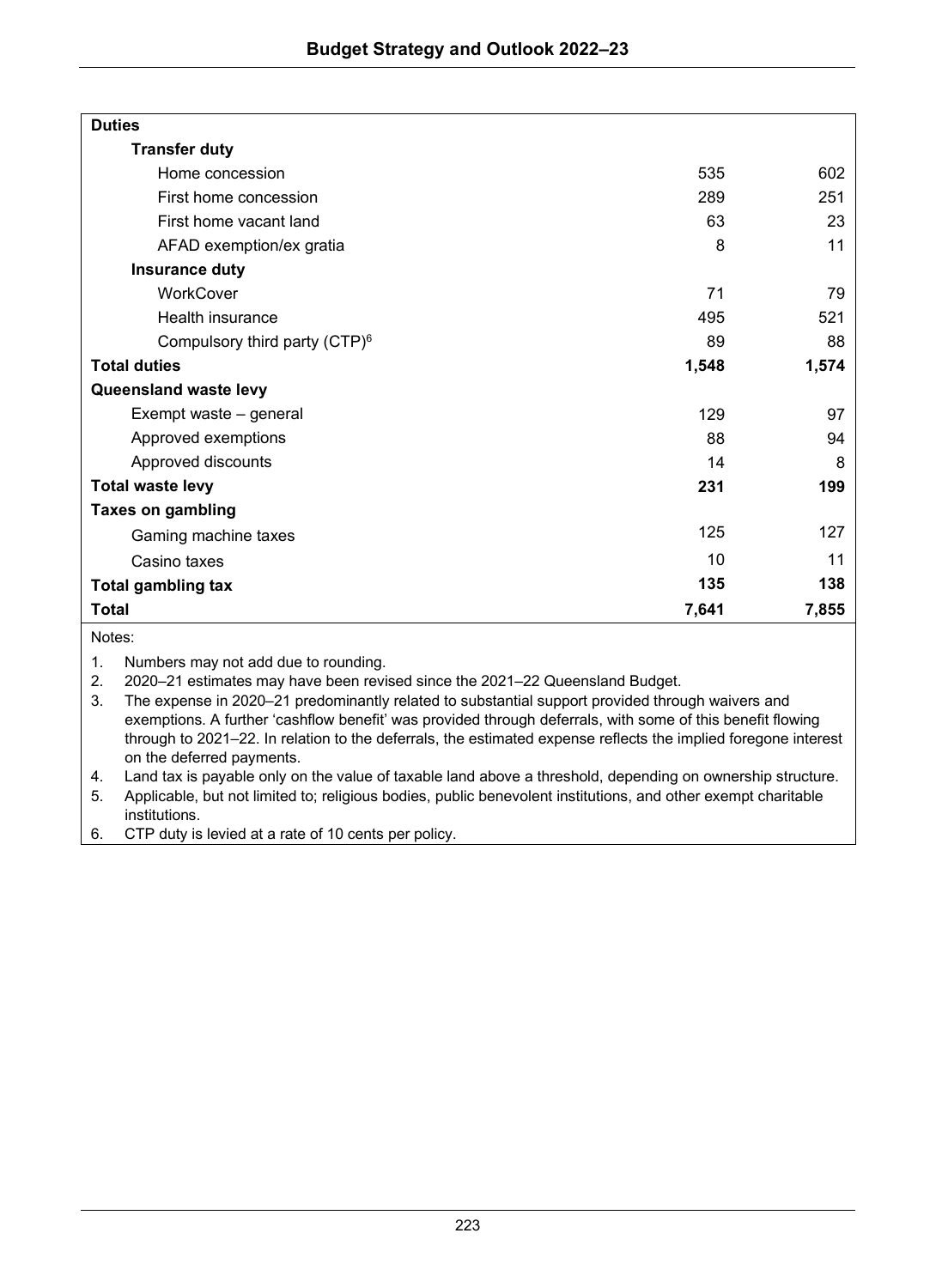### **Discussion of individual taxes**

#### **Payroll tax**

The benchmark tax base for payroll tax is assumed to be all taxable wages, salaries and supplements (including employer superannuation contributions) paid in Queensland, as defined in the *Payroll Tax Act 1971*.

#### **Payroll tax exemption threshold**

From 1 July 2019, employers who employ in Queensland with an annual Australian payroll of \$1.3 million or less are exempt from payroll tax. On the basis of November 2021 average weekly adult total earnings, the new threshold corresponded to businesses with payrolls equivalent to employing approximately 15 full-time equivalent employees. This exemption is designed to assist small and medium sized businesses.

#### **Graduated payroll tax scale**

Queensland employers with Australian payrolls between \$1.3 million and \$6.5 million are liable for payroll tax at a rate of 4.75 per cent, and those with payrolls above \$6.5 million are liable at a rate of 4.95 per cent. The benchmark tax rate for payroll tax is assumed to be 4.95 per cent.

#### **Deduction scheme**

Queensland employers with Australian payrolls between \$1.3 million and \$6.5 million benefit from a deduction of \$1.3 million, which reduces by \$1 for every \$4 by which the annual payroll exceeds \$1.3 million, with no deduction for employers or groups that have annual payroll in excess of \$6.5 million. (Note: as announced in this Budget, from 1 January 2023 the phase out of the deduction will be changed to \$1 for every \$7 by which the annual payroll exceeds \$1.3 million).

#### **Regional discount**

Employers who are based in regional Queensland and pay over 85 per cent of taxable wages to regional areas may be entitled to a discount on the rate of payroll tax imposed on their taxable wages. The discounted payroll tax rates for regional businesses are 3.75 per cent for employers who pay \$6.5 million or less in Australian taxable wages, or 3.95 per cent for employers who pay more than \$6.5 million in Australian taxable wages.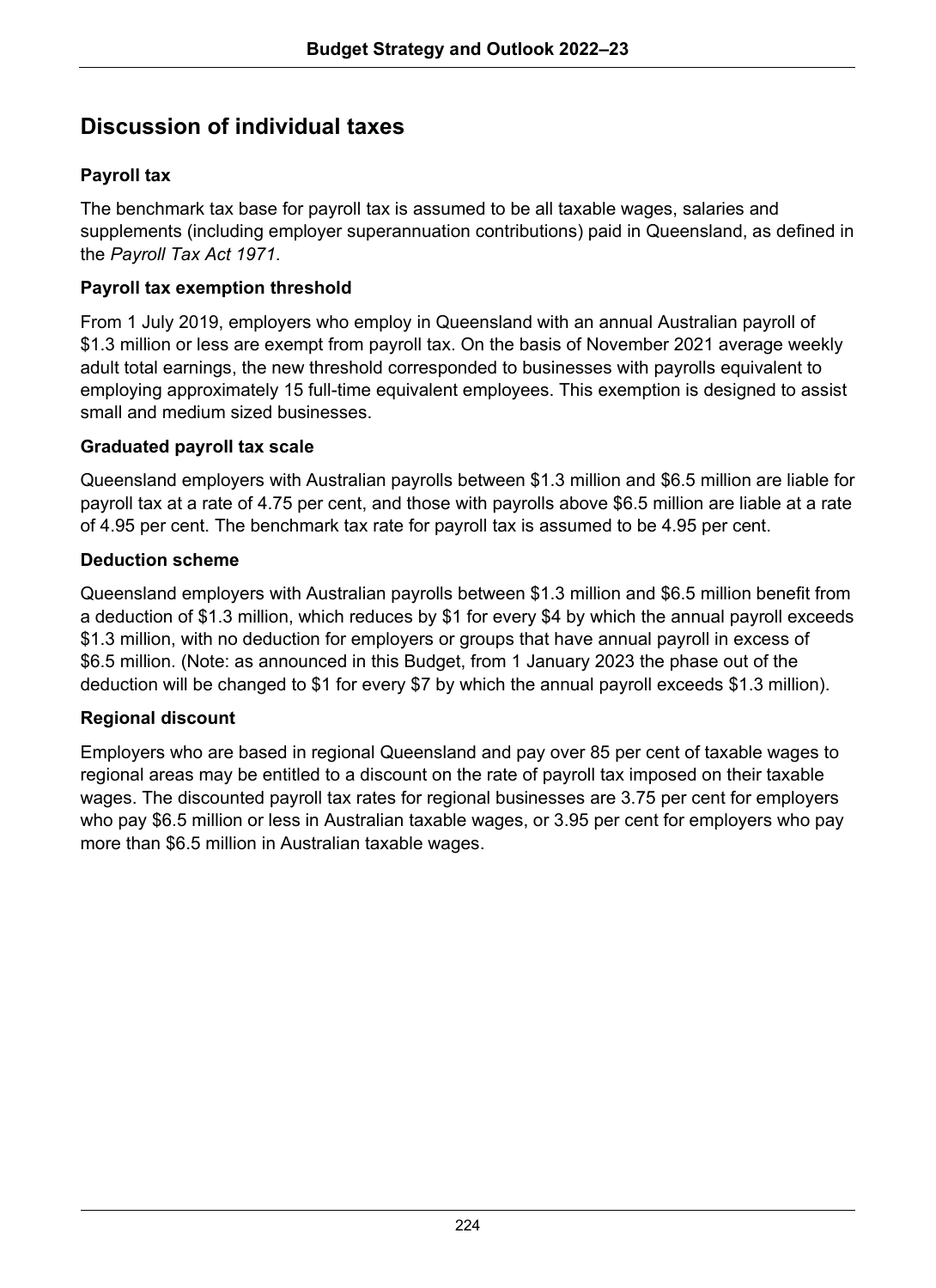#### **COVID-19 relief – payroll tax**

In response to the COVID-19 pandemic, a number of payroll tax relief measures were implemented to assist Queensland businesses that resulted in forgone revenue in 2020–21 and 2021–22. The specific support measures that impacted revenues in those 2 years include:

- exemption from payroll tax of the subsidised component of the Australian Government's JobKeeper payment
- the deferral of payroll tax liabilities from the 2020 calendar year over 4 payments ending in January 2022
- a 2-month payroll tax waiver for small businesses
- a 6 month deferral of July or August 2021 payroll tax payments for tourism and hospitality businesses.

#### **Section 14 exemptions**

A number of organisations are provided with exemptions from payroll tax under Section 14 of the *Payroll Tax Act 1971*. The activities for which estimates have been calculated are wages paid by charities for employees working in hospitals, non-tertiary private educational institutions and for other qualifying exempt purposes, and for local governments (excluding commercial activities).

#### **Apprentice and trainee exemptions**

Most apprentice and trainee wages are exempt from payroll tax. To be eligible the employee must sign a training contract with their employer to undertake an apprenticeship or traineeship declared under the *[Further Education and Training Act 2014](https://www.legislation.qld.gov.au/view/html/inforce/current/act-2014-025)*.

#### **Apprentice and trainee rebate**

In addition to being exempt wages for payroll tax, a rebate can be claimed that reduces the overall payroll tax liability of an employer. The rebate is calculated by multiplying 50 per cent of the apprentice and trainee wages by the applicable payroll tax rate for each return period.

#### **Employment growth rebate**

For 2019–20 and 2020–21, a payroll tax rebate of up to \$20,000 was available to eligible employers who demonstrated a net employment increase in the number of new Queensland fulltime positions over a full financial year. The rebates were calculated as part of annual returns due in July of each year, with the 2019–20 rebate reflected as a tax expenditure in 2020–21.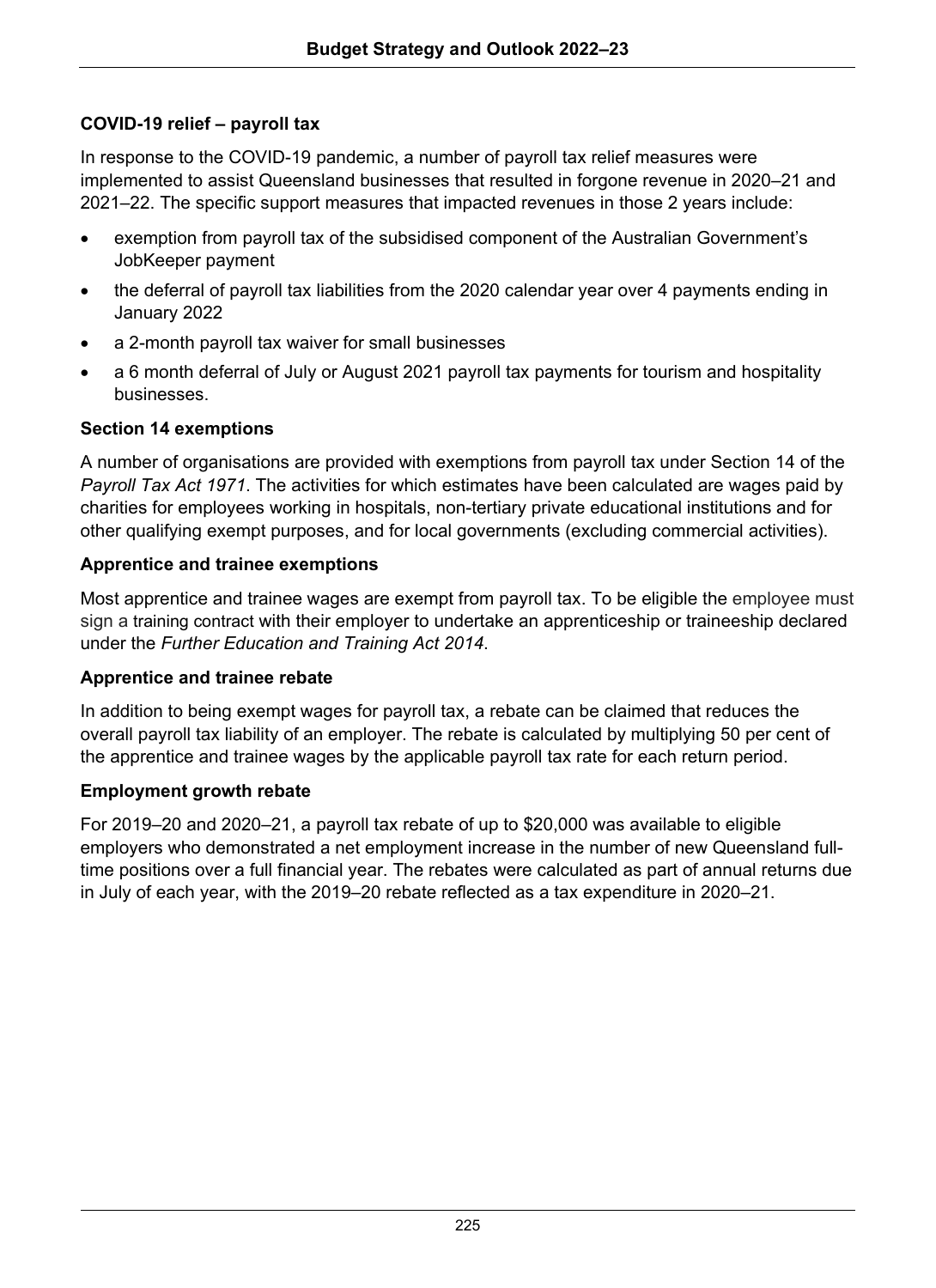#### **Land tax**

The benchmark tax base is assumed to be all freehold land within Queensland. As outlined below for each specific tax expenditure, the appropriate benchmark tax rate for land tax is either the top rate of land tax applicable in Queensland (excluding surcharges) in each financial year, or the effective rate under the graduated scale of land tax rates for revenue foregone.

#### **Liability threshold**

Land tax is payable on the value of taxable land equal to or above a threshold which depends on the land's ownership. The threshold for companies, trusts and absentees is \$350,000 and for resident individuals the threshold is \$600,000.

#### **Graduated land tax scale**

A graduated (concessional) scale of land tax rates is applicable to land holdings with a taxable value of less than \$10 million for resident individuals and companies, trustees and absentees. The benchmark rates used for estimating the tax expenditures were the highest rates applicable for different types of owners: 2.25 per cent for individuals, 2.5 per cent for absentees and 2.75 per cent for companies and trustees.

#### **Principal place of residence exemption**

Land owned by resident individuals as their principal place of residence is excluded from the estimate of taxable land value in calculating land tax. The benchmark rates used for estimating the tax expenditures were the effective rate under the graduated scale of land tax rates.

#### **Primary production deduction**

The taxable value of land owned by a resident individual, trustee or some absentees and companies does not include all or part of their land that is used for the business of agriculture, pasturage or dairy farming. The benchmark rates used for estimating the tax expenditures were the effective rate under the graduated scale of land tax rates.

#### **Part 6 Divisions 2 and 3 exemptions (not included elsewhere)**

A number of land tax exemptions are granted in Part 6 Divisions 2 and 3 of the *Land Tax Act 2010* to eligible organisations. These include, but are not limited to, public benevolent institutions, religious institutions and other exempt charitable institutions, retirement villages, trade unions and showgrounds.

#### **Land developers' concession**

Land tax payable by land developers is calculated on the basis that the unimproved value of undeveloped land subdivided in the previous financial year and which remains unsold at 30 June of that year is 60 per cent of the Valuer-General's value. This concession is outlined in Section 30 of the *Land Tax Act 2010*.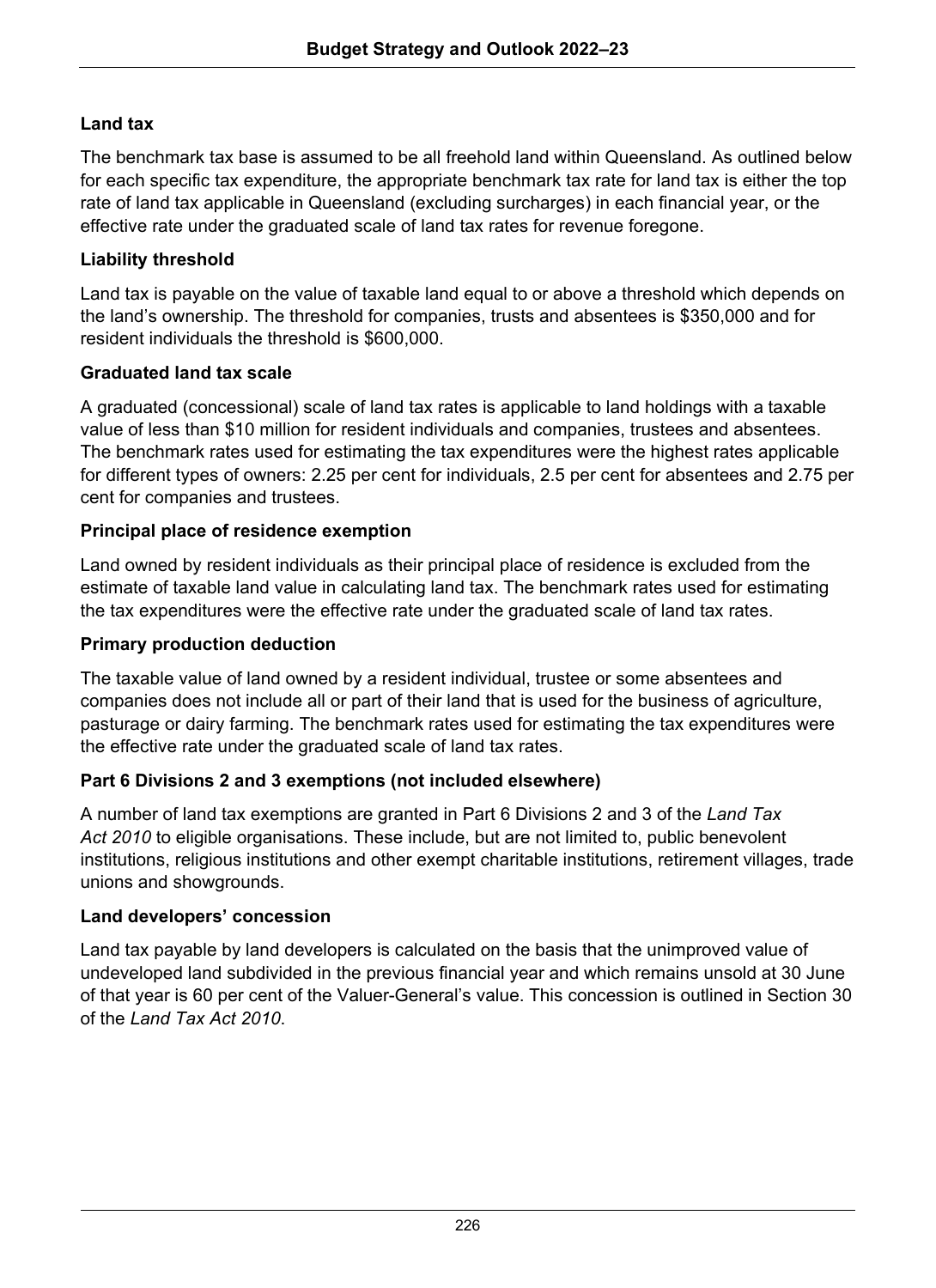#### **COVID-19 relief – land tax**

In response to the COVID-19 pandemic:

- A 25 per cent rebate on the 2020–21 land tax liability was available to eligible land owners that provided commensurate rent relief to COVID-19 impacted tenants, or that are unable to secure tenants due to COVID-19
- A 3-month deferral of 2020–21 land tax liability was automatically granted.

### **Duties**

#### **Home concession**

A concessional rate of duty applies to purchases of a principal place of residence. A one per cent concessional rate applies on dutiable values up to \$350,000, rather than the normal schedule of rates between 1.5 per cent and 3.5 per cent. For properties valued over \$350,000, the scheduled rates of transfer duty apply on the excess.

#### **First home concession**

Where a purchaser has not previously owned a residence in Queensland or elsewhere, the purchaser of a home receives a more generous concession on duty. This concession comprises a rebate in addition to the home concession on properties (this concession may not be applicable if the purchase price is less than the full market value of the property). The size of the rebate depends on the value of the property. A full concession is provided to purchases of a first principal place of residence valued up to \$500,000, phasing out at \$550,000.

#### **First home vacant land concession**

A first home concession is available for the purchase of certain vacant land up to the value of \$400,000, with a full concession available on certain vacant land up to the value of \$250,000.

#### **Additional foreign acquirer duty exemption**

An Australian-based foreign corporation or trust whose commercial activities involve significant development by adding to the supply of housing stock in Queensland, where such development is primarily residential, may be eligible for ex-gratia relief from the additional 7 per cent additional foreign acquirer duty.

#### **Insurance duty**

The benchmark tax base is assumed to be all premiums for general insurance policies (not for life insurance). The benchmark tax rate is 9 per cent.